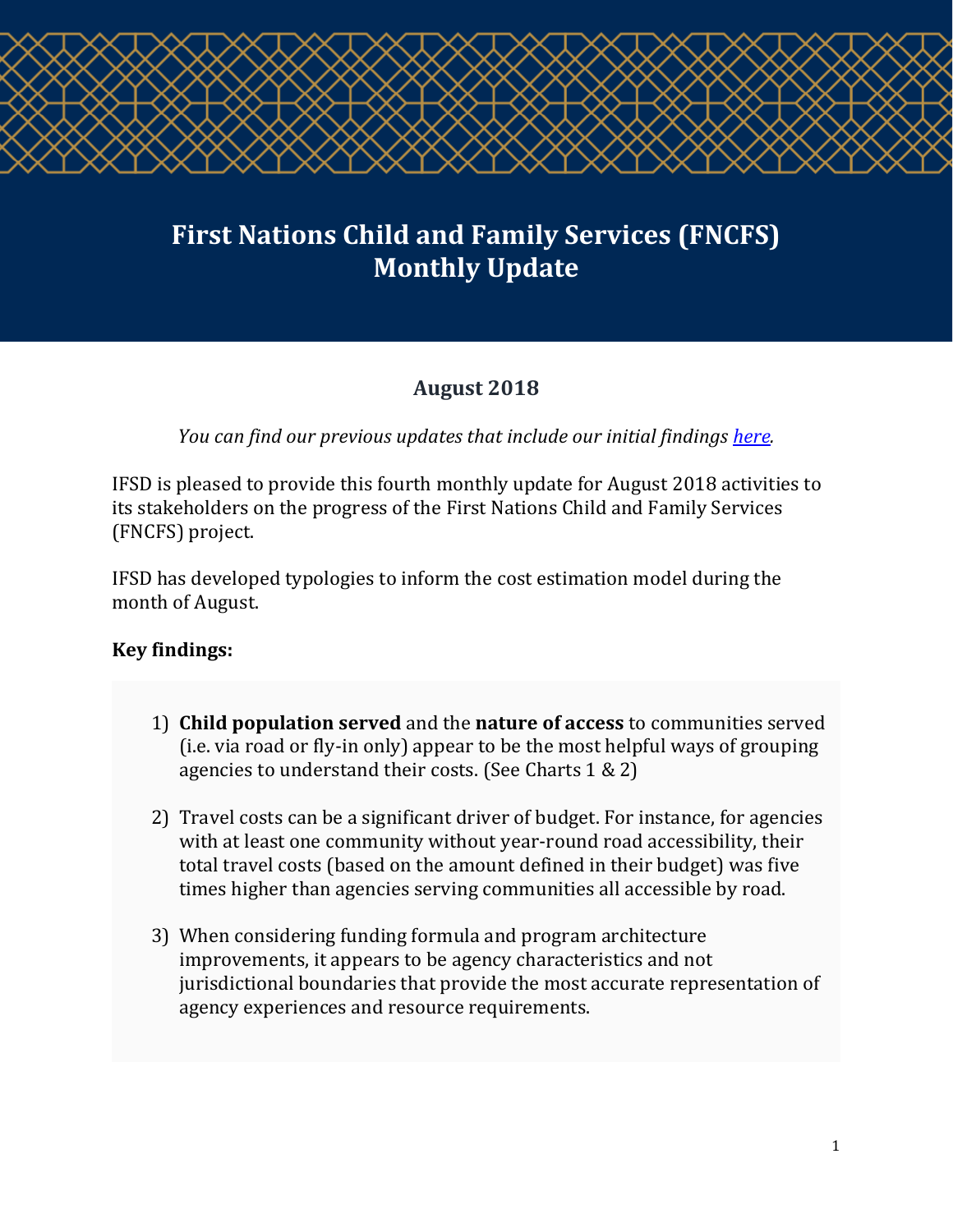

Chart 1: Number of agencies by child population served.



Chart 2: Percentage of agencies with at least one community without year-round accessibility vs. year-round road accessibility for all communities served.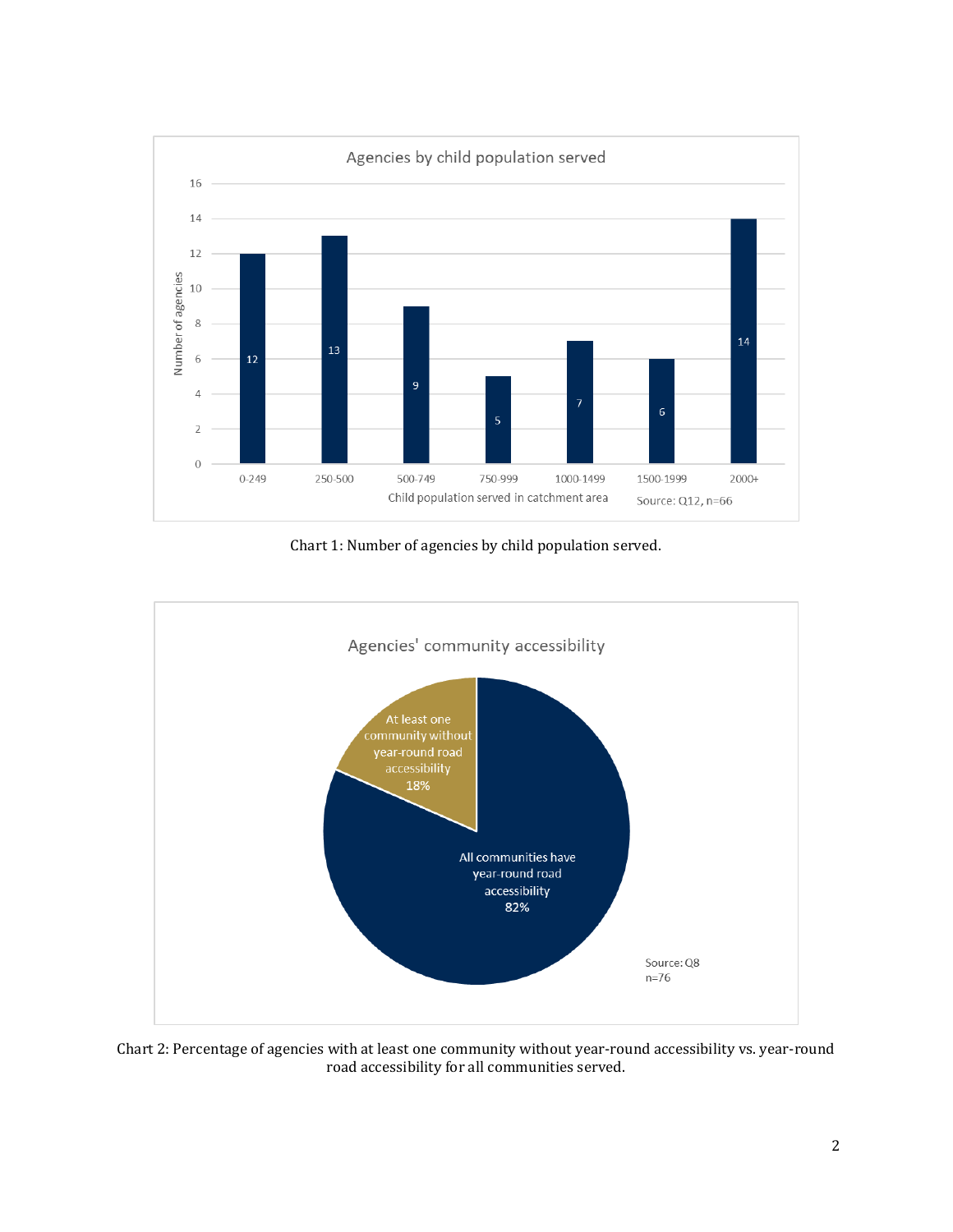#### **Program database:**

To showcase and share your program innovations, IFSD is developing profiles of programs in prevention, protection, addictions management, mental health, violence prevention and family support. **If you would like a program included in our analysis, [contact us](mailto:helaina.gaspard@ifsd.ca) with:** 

- 1) A description of the program, including its target audience and goals;
- 2) The estimated cost to run the program (including salaries) for one fiscal year;
- 3) The number of full- and part-time resources required to operate the program;
- 4) Any particularities that another agency should consider if they were to implement the program.

To enhance the cost estimation model, **IFSD still needs your help**.

**Are you willing to offer more insight into your agency's resource profile?** We are looking for agencies who are willing to share their experiences in writing or in conversation (by phone) to offer perspective on the following six questions:

- Has your agency had to refuse service to a child **on-reserve** due to a lack of resources? Y/N
- Has your agency had to refuse service to a child **off-reserve** due to a lack of resources? Y/N
- How would you characterize your agency's budget relative to its activities (select one of the following):
	- a) insufficient; b) somewhat insufficient; c) neither sufficient nor insufficient; d) somewhat sufficient; e) sufficient?
- Do you consider your protection budget to be sufficient relative to the population your agency serves? Y/N

(IFSD data suggests an average per capita cost of \$15,000 per child in the catchment area, among a large number of jurisdictions.)